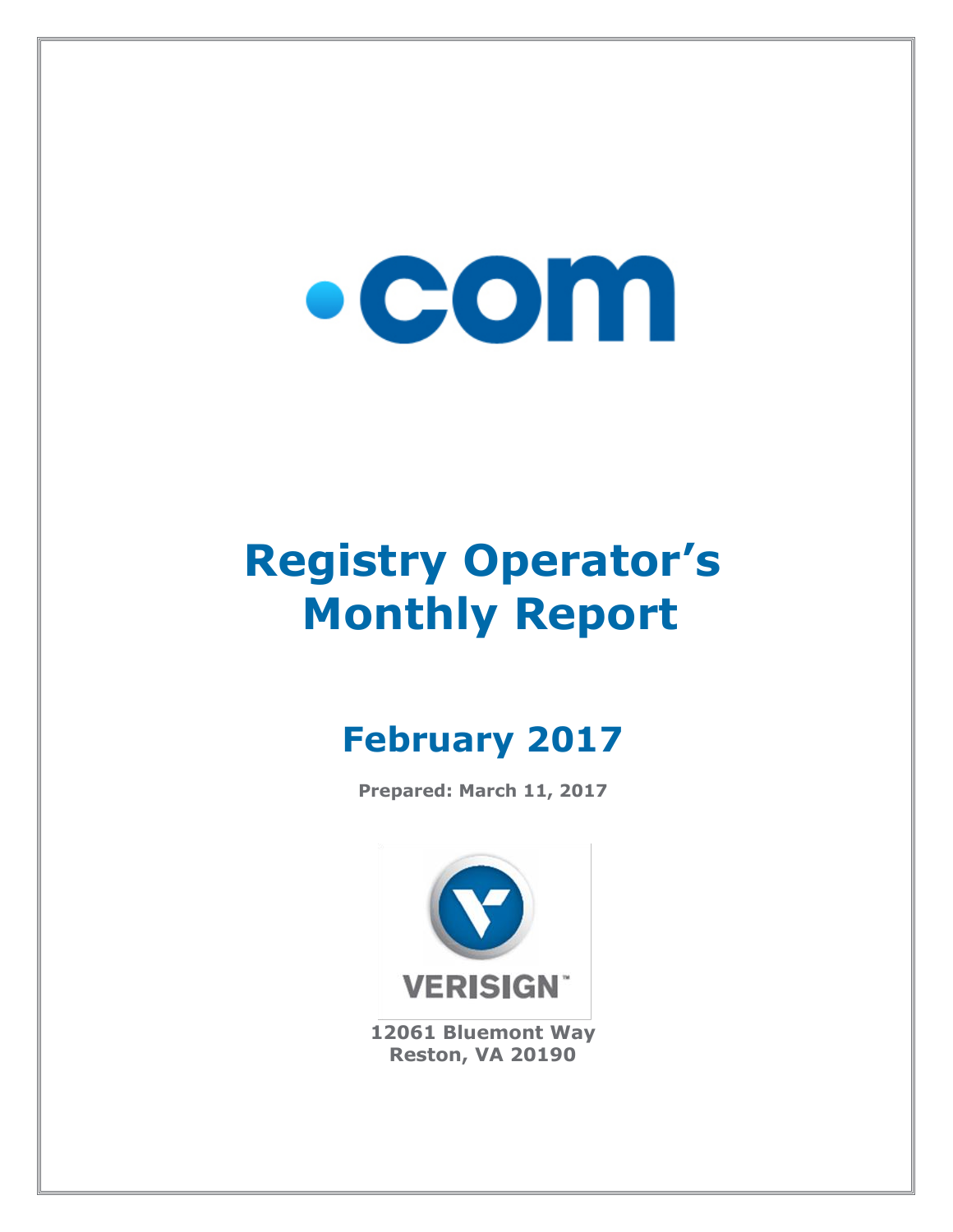As required by the ICANN/Verisign .com Registry Agreement (Section 3.1(c)(iv)), this report provides an overview of Verisign Registry activity through the end of the reporting month. The information is primarily presented in table and chart format with text explanations as deemed necessary. **The information is provided to satisfy requirements listed in Appendix 4 of the .com Registry Agreement.** Pursuant to the agreements, "ICANN shall use reasonable commercial efforts to preserve the confidentiality of the information reported until three months after the end of the month to which the report relates."

Information is organized as follows:

| 1. |                                                                            |  |
|----|----------------------------------------------------------------------------|--|
|    |                                                                            |  |
| 2. |                                                                            |  |
|    | Table 2 - .com Service Level Agreement Performance 4                       |  |
| 3. |                                                                            |  |
|    |                                                                            |  |
| 4. |                                                                            |  |
|    | Table 4 - Completed Shared Registration System Releases 5                  |  |
| 5. |                                                                            |  |
|    |                                                                            |  |
| 6. | Total Number of Transactions by Subcategory (Appendix 4, Item 6)  6        |  |
|    | Table 6.1 - Total Domain Name Transactions by Subcategory  6               |  |
|    | Table 6.2 - Total Name Server Write Transactions by Subcategory (millions) |  |
|    |                                                                            |  |
| 7. |                                                                            |  |
|    |                                                                            |  |
|    |                                                                            |  |
|    | 7(C). Registry Functions Activity Report (Appendix 4, Item 7C)  8          |  |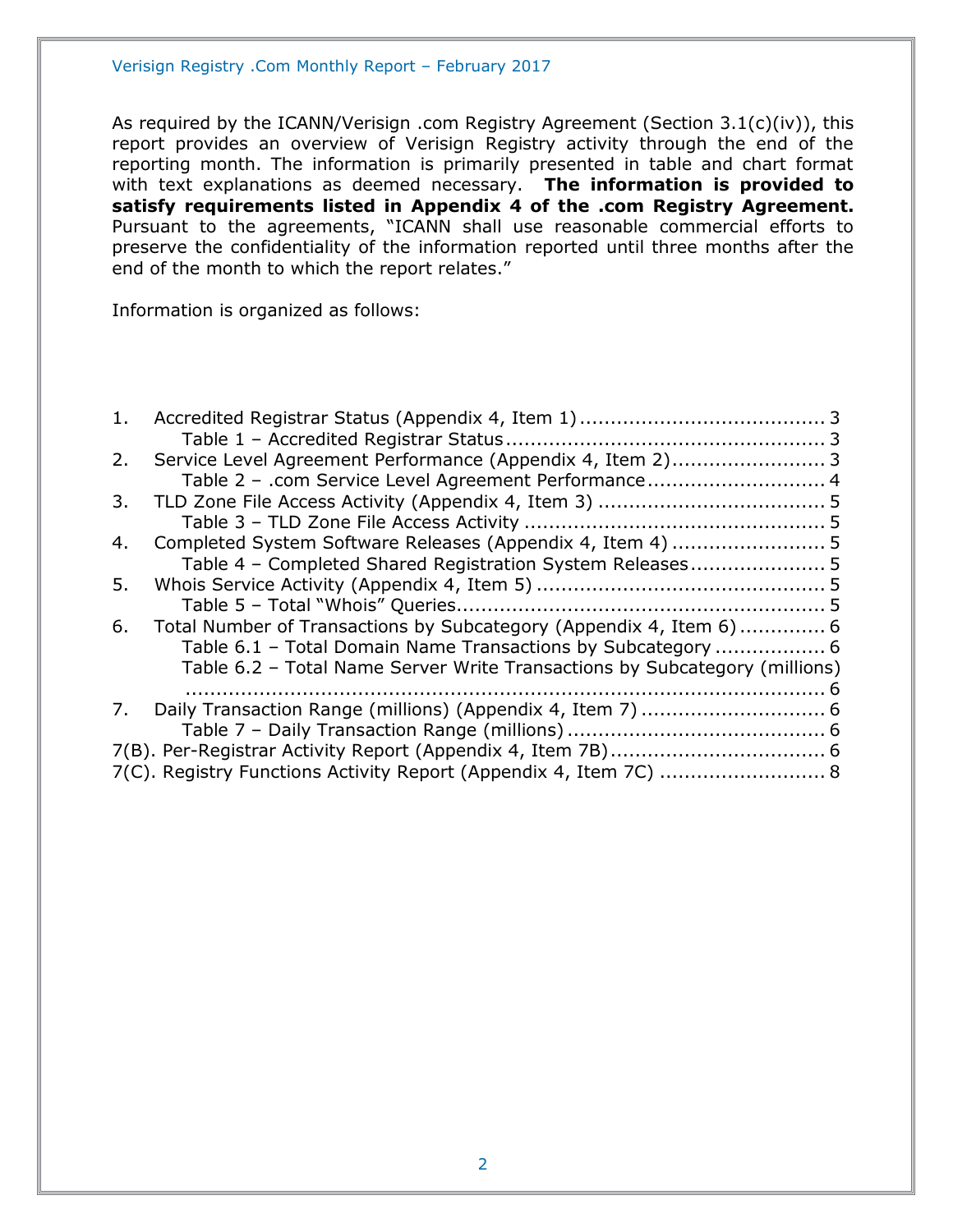#### <span id="page-2-0"></span>**1. Accredited Registrar Status (Appendix 4, Item 1)**

**Table 1** displays the current number and status of the ICANN accredited registrars. The registrars are grouped into three categories:

- 1. **Operational Registrars:** Those who have authorized access into the Shared Registration System (SRS) for processing domain name registrations.
- 2. **Registrars In The Ramp-Up Period:** Those who have received a password to access the Registry operational test and evaluation (OT&E) environment. The OT&E environment is provided to allow registrars to develop and test their systems with the SRS.
- 3. **Registrars In The Pre-Ramp-Up Period:** Those who have been sent a welcome letter from the Verisign Registry but have not yet executed the Registry Registrar Agreements and/or have not yet submitted a completed Registrar Information Sheet. In most cases registrars are sent welcome letters via overnight express mail or e-mail on the same day accreditation notification is received from ICANN.

<span id="page-2-1"></span>

| <b>Status</b>                    | # of COM Registrars |
|----------------------------------|---------------------|
| <b>Operational Registrars</b>    | 2868                |
| Registrars In Ramp-Up Period     |                     |
| Registrars In Pre-Ramp-Up Period | 11                  |
| Total                            | 2885                |

#### **Table 1 – Accredited Registrar Status**

#### <span id="page-2-2"></span>**2. Service Level Agreement Performance (Appendix 4, Item 2)**

**Table 2** compares Service Level Agreement (SLA) Requirements with Actual Performance for the reporting month. As required by the ICANN/Verisign .com Registry Agreement (Section 3.1(d)(ii)), the Verisign Registry is committed to provide service levels as specified in Appendix 7 of the .com Registry Agreement and to comply with the requirements of the SLA in Appendix 10 of the .com Registry Agreement. The SLAs are incorporated into the Verisign Registry Registrar Agreements that are executed with all operational registrars.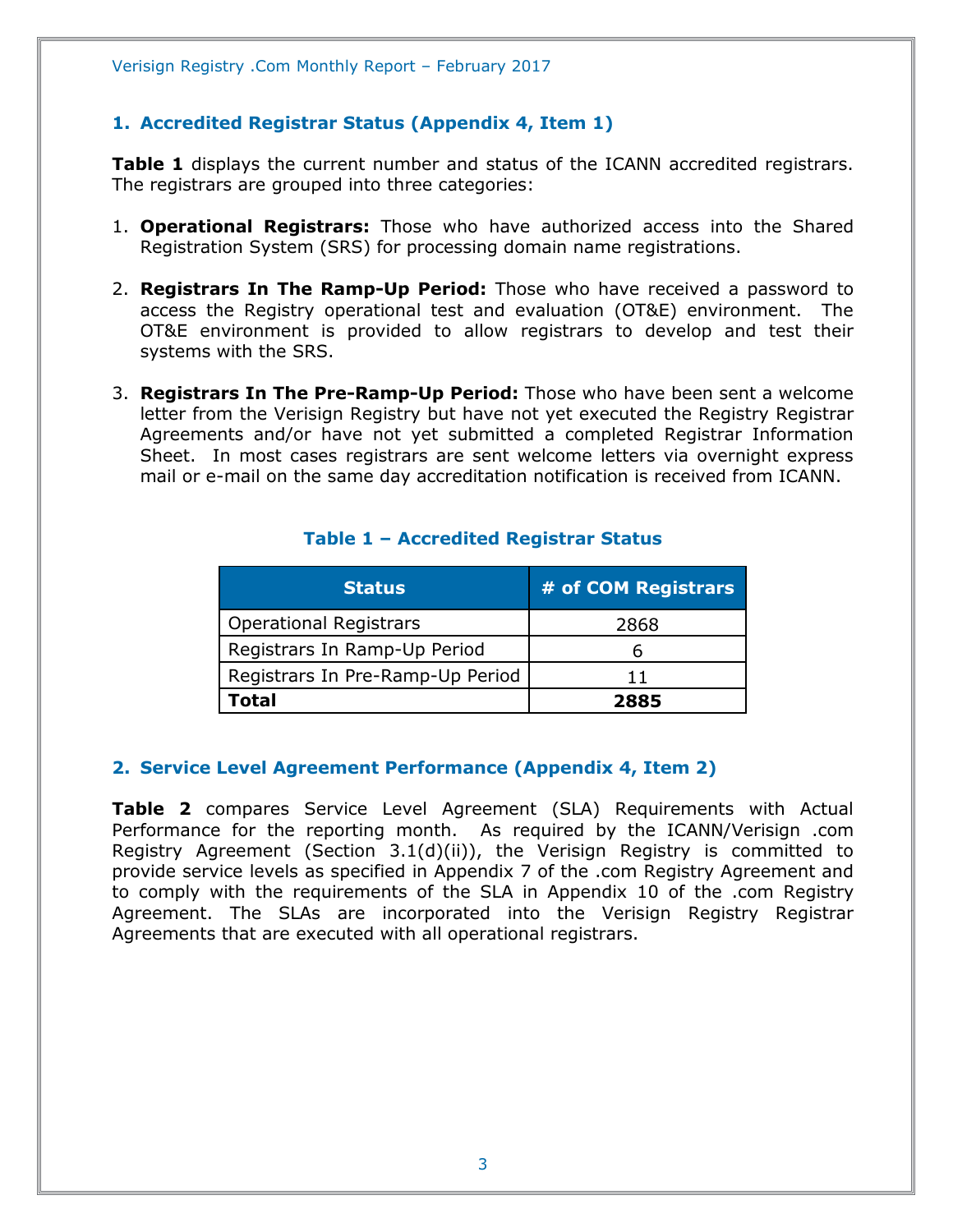<span id="page-3-0"></span>

| <b>Metric</b>                  | .com SLA Requirement                       | <b>Actual Performance</b>                                |  |
|--------------------------------|--------------------------------------------|----------------------------------------------------------|--|
|                                | <b>Service Availability</b>                |                                                          |  |
|                                |                                            | 100% - (0 minutes                                        |  |
|                                | 99.99% Year                                | Unplanned Downtime YTD)                                  |  |
| <b>SRS</b>                     | 30 Minutes/Month (Unplanned)               | 0 minutes (Unplanned)                                    |  |
| <b>DNS Name Server</b>         | 100% / Month                               | 100%                                                     |  |
| Whois                          | 100% / Month                               | 100%                                                     |  |
|                                | <b>Planned Outage Duration</b>             |                                                          |  |
| SRS - Regular                  | 45 Minutes / Month                         | 0 hours 15 minutes                                       |  |
| SRS - Extended                 | 4 Hours (240 Minutes)<br>/ 1 Per Year      | 0 hours 00 minutes- Last<br>Outage Taken October<br>2016 |  |
| SRS - Extended                 | 8 Hours (480 Minutes)<br>/ 1 Every 3 Years | 0 minutes - None Taken<br>Since June 2005                |  |
| <b>DNS Name Server</b>         | Not Allowed                                | 0 minutes                                                |  |
| Whois                          | <b>Not Allowed</b>                         | 0 minutes                                                |  |
|                                | <b>Planned Outage Timeframe</b>            |                                                          |  |
| <b>SRS</b>                     | 0100 - 0900 UTC Sunday                     | 0100 - 0115 UTC Sunday<br>2/26/2017                      |  |
| <b>DNS Name Server</b>         | <b>Not Allowed</b>                         | Not Applicable                                           |  |
| Whois                          | <b>Not Allowed</b>                         | Not Applicable                                           |  |
|                                | <b>Planned Outage Notification</b>         |                                                          |  |
|                                | 30 Days General Maintenance                | 1/26/2017                                                |  |
|                                | 90 Days Updates and                        |                                                          |  |
| <b>SRS</b>                     | Upgrades                                   | Not Applicable                                           |  |
| <b>DNS Name Server</b>         | <b>Not Allowed</b>                         | Not Applicable                                           |  |
| Whois                          | <b>Not Allowed</b>                         | Not Applicable                                           |  |
|                                | <b>Processing Time</b>                     |                                                          |  |
| <b>Check Domain</b>            |                                            |                                                          |  |
| Average                        | 25 milliseconds for 95%                    | 0.36 milliseconds                                        |  |
| Add / Create Domain<br>Average | 50 milliseconds for 95%                    | 0.89 milliseconds                                        |  |
| Delete Domain                  |                                            |                                                          |  |
| Average                        | 100 milliseconds for 95%                   | 17.77 milliseconds                                       |  |
| Modify / Update                |                                            |                                                          |  |
| Domain Average                 | 100 milliseconds for 95%                   | 16.48 milliseconds                                       |  |
| Whois Query                    | 5 milliseconds for 95%                     | 1.37 milliseconds                                        |  |
| <b>DNS Name Server</b>         |                                            |                                                          |  |
| Resolution                     | 100 milliseconds for 95%                   | 0.62 milliseconds                                        |  |
|                                | <b>Update Frequency</b>                    |                                                          |  |
| <b>DNS Name Server</b>         | 3 Minutes for 95%                          | 15.72 seconds                                            |  |
| Whois                          | 3 Minutes for 95%                          | 15.75 seconds                                            |  |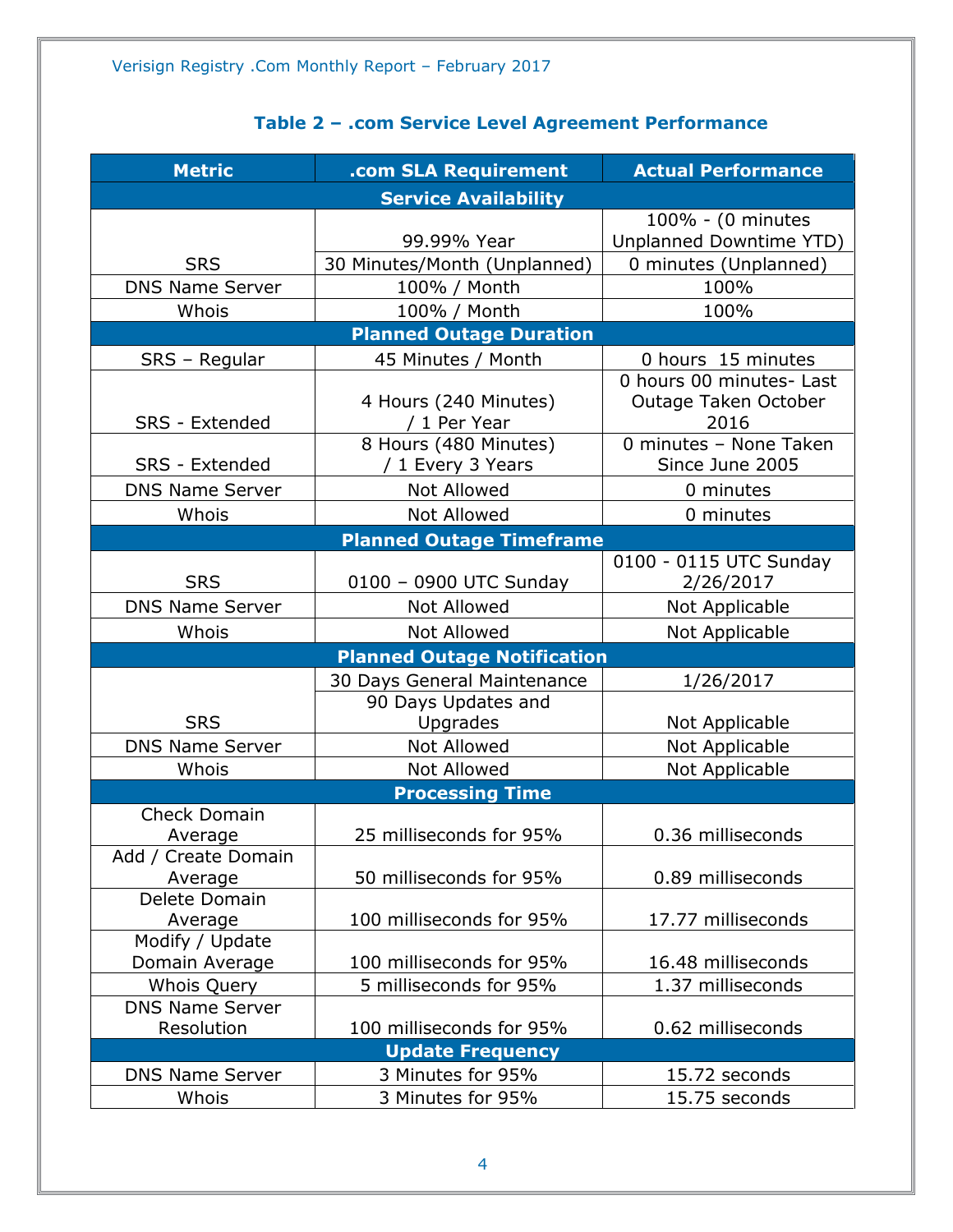#### <span id="page-4-0"></span>**3. TLD Zone File Access Activity (Appendix 4, Item 3)**

**Table 3** summarizes the zone file access activity for the current reporting month. As required by the ICANN/Verisign .com Registry Agreement (Section 3.1(c)(iii)), the Verisign Registry provides third parties bulk access to the zone files for the .com TLD.

<span id="page-4-1"></span>

|                                                           | <b>Number</b> |
|-----------------------------------------------------------|---------------|
| Total Zone File Access Passwords (End Of Previous Month)  | 1885          |
| New Zone File Access Passwords Issued                     | 37            |
| Total Zone File Access Passwords Disabled                 |               |
| Total Zone File Access Passwords (End Of Reporting Month) | 1919          |

#### **Table 3 – TLD Zone File Access Activity**

#### <span id="page-4-2"></span>**4. Completed System Software Releases (Appendix 4, Item 4)**

**Table 4** shows significant release(s) that occurred during the reporting month, as well as other relevant information. The Verisign Registry Shared Registration System (SRS) is continually being improved to better meet the needs of accredited registrars.

#### **Table 4 – Completed Shared Registration System Releases**

<span id="page-4-3"></span>

| <b>Release</b><br><b>Name</b> | <b>Features</b> | <b>Complete Date</b> |
|-------------------------------|-----------------|----------------------|
| none                          | none            | none                 |

#### <span id="page-4-4"></span>**5. Whois Service Activity (Appendix 4, Item 5)**

<span id="page-4-5"></span>**Table 5** shows the number of Whois queries during the reporting month separated by service. The "Web-based Whois" column depicts ACTUAL numbers where all other categories are shown in millions.

#### **Table 5 – Total "Whois" Queries**

| <b>In Millions</b>   |                      |                  |
|----------------------|----------------------|------------------|
|                      |                      | <b>Web-based</b> |
| <b>Total Queries</b> | <b>Whois Port-43</b> | Whois'           |
| 50,587.5             | 50,584.3             | 3,192,932        |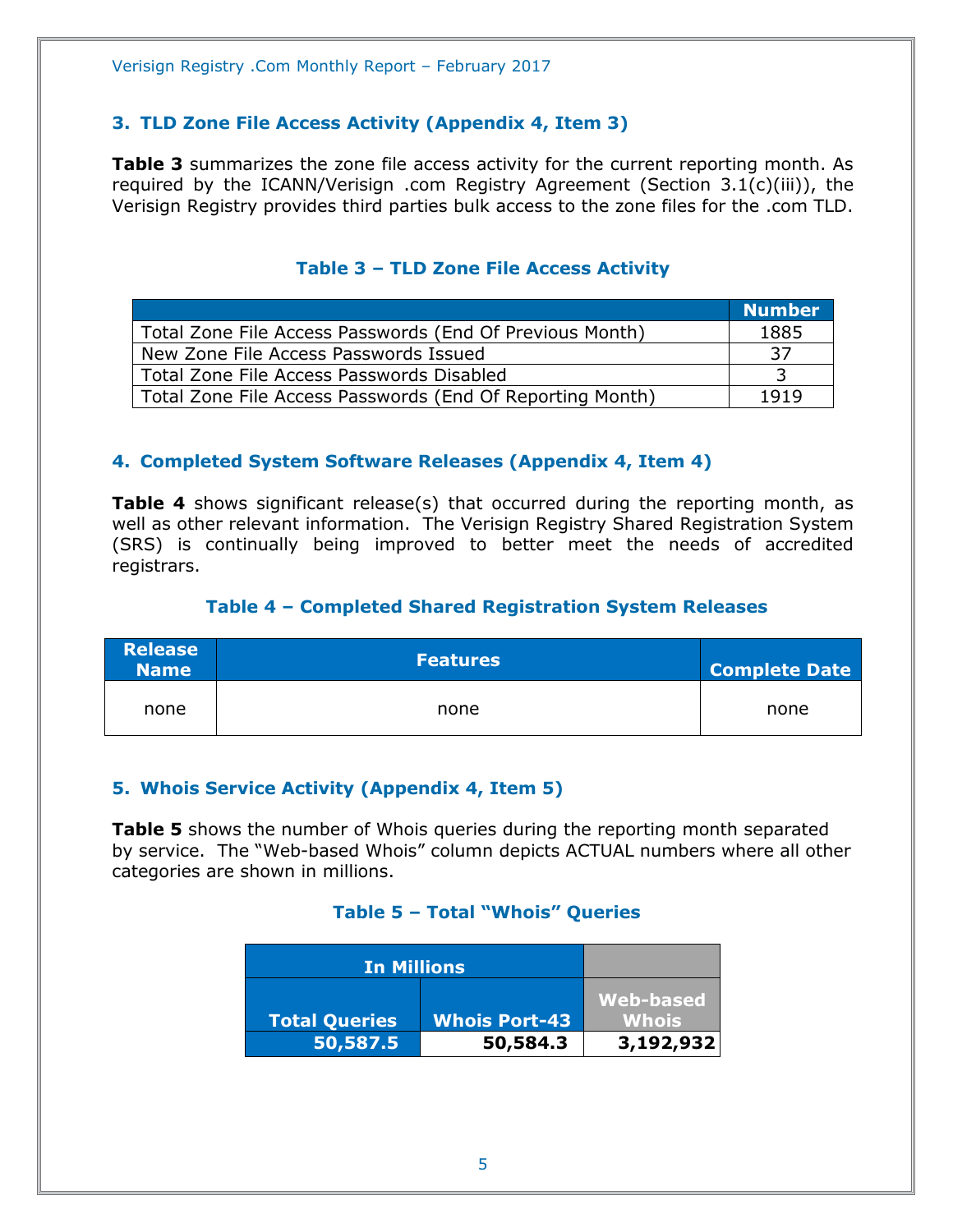#### <span id="page-5-0"></span>**6. Total Number of Transactions by Subcategory (Appendix 4, Item 6)**

**Table 6.1** shows the number of domain name 'write' transactions in subcategories and the number of check transactions. The "Restore" column depicts ACTUAL numbers where all other categories are shown in millions. **Table 6.2** on the next page shows the number of name server "write" transactions by subcategory.

**Table 6.1 – Total Domain Name Transactions by Subcategory**

<span id="page-5-1"></span>

| <b>In Millions</b>                                  |            |     |      |     |         |                                         |
|-----------------------------------------------------|------------|-----|------|-----|---------|-----------------------------------------|
| <b>Total</b><br>$\blacksquare$ Write $\blacksquare$ | <b>Add</b> |     |      |     |         | Delete Modify Renew Trans Check Restore |
| 2,500.7                                             | 2,447.8    | 2.6 | 45.3 | 3.9 | 2,274.6 | 10.799                                  |

#### <span id="page-5-2"></span>**Table 6.2 – Total Name Server Write Transactions by Subcategory (millions)**

| <b>Total</b> | <b>Add</b> | <b>Delete</b> | <b>Modify</b> |
|--------------|------------|---------------|---------------|
| י מ          | -70        | nq            |               |

#### <span id="page-5-4"></span><span id="page-5-3"></span>**7. Daily Transaction Range (millions) (Appendix 4, Item 7)**

#### **Table 7 – Daily Transaction Range (millions)**

| Total               | <b>Daily</b> | <b>Daily</b> | <b>Daily</b>   |
|---------------------|--------------|--------------|----------------|
| <b>Transactions</b> | Max          | Min          | <b>Average</b> |
| 5,106.6             | 230.2        | 125.6        |                |

#### <span id="page-5-5"></span>**7(B). Per-Registrar Activity Report (Appendix 4, Item 7B)**

The table below defines the fields that are included in the .COM Per-Registrar Activity Report, which is provided under separate cover.

| <b>Field Name</b> | <b>Notes</b>                                                      |
|-------------------|-------------------------------------------------------------------|
| registrar-name    | Registrar's Full Corporate Name As Registered with IANA           |
| iana-id           | http://www.iana.org/assignments/registrar-ids                     |
| total-domains     | Total domains under sponsorship                                   |
| total-            | <b>Total Name Servers Registered</b>                              |
| nameservers       |                                                                   |
| net-adds-1-yr     | number of domains successfully registered with an initial term of |
|                   | one year (and not deleted within the add grace period)            |
| net-adds-2-yr     | Number of domains successfully registered with an initial term of |
|                   | two years (and not deleted within the add grace period)           |
| net-adds-3-yr     | Number of domains successfully registered with an initial term of |
|                   | three years (and not deleted within the add grace period)         |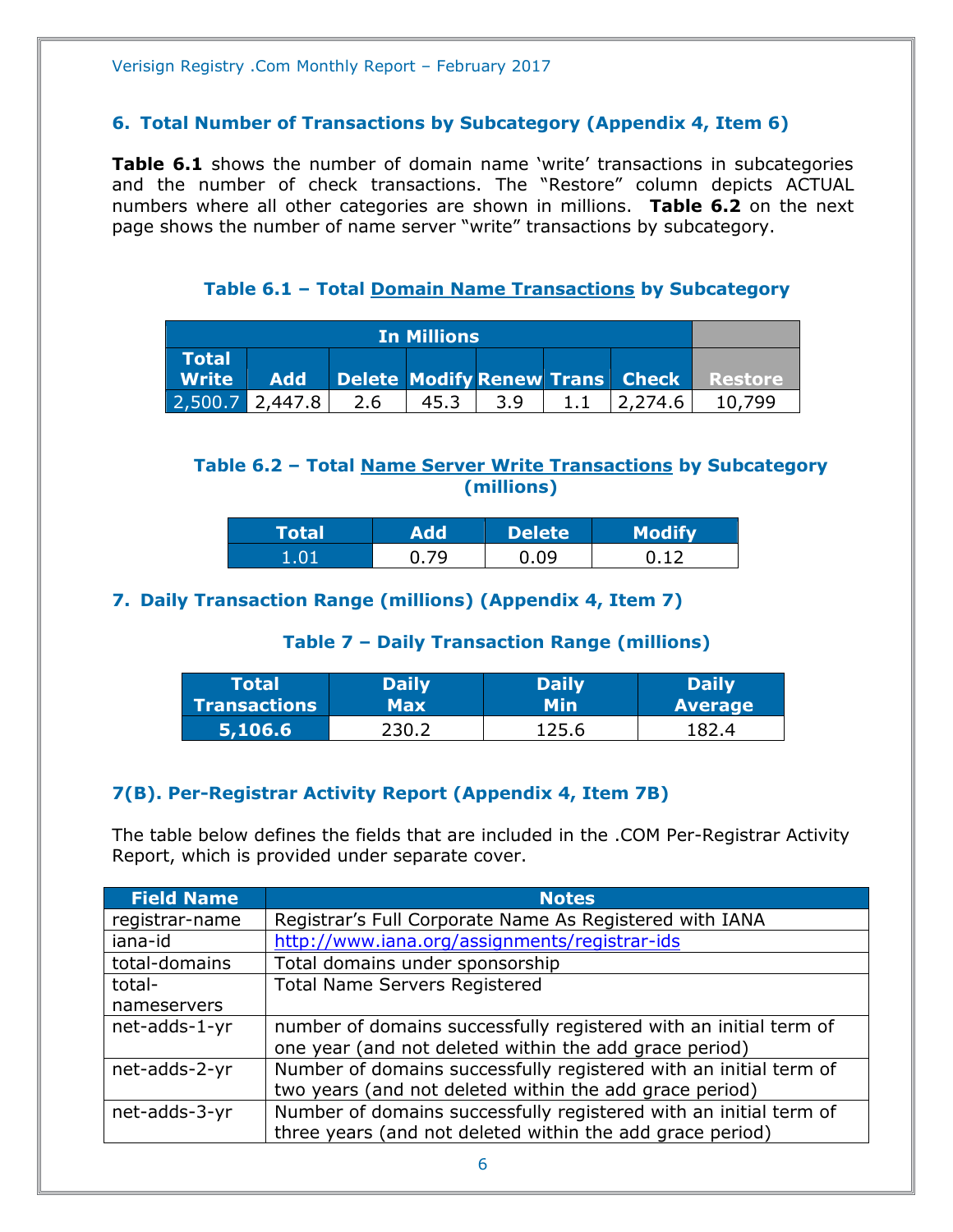| <b>Field Name</b> | <b>Notes</b>                                                                                                                    |
|-------------------|---------------------------------------------------------------------------------------------------------------------------------|
| net-adds-4-yr     | Number of domains successfully registered with an initial term of                                                               |
|                   | four years (and not deleted within the add grace period)                                                                        |
| net-adds-5-yr     | Number of domains successfully registered with an initial term of                                                               |
|                   | five years (and not deleted within the add grace period)                                                                        |
| net-adds-6-yr     | Number of domains successfully registered with an initial term of                                                               |
|                   | six years (and not deleted within the add grace period)                                                                         |
| net-adds-7-yr     | Number of domains successfully registered with an initial term of                                                               |
|                   | seven years (and not deleted within the add grace period)                                                                       |
| net-adds-8-yr     | Number of domains successfully registered with an initial term of                                                               |
|                   | eight years (and not deleted within the add grace period)                                                                       |
| net-adds-9-yr     | Number of domains successfully registered with an initial term of                                                               |
|                   | nine years (and not deleted within the add grace period)                                                                        |
| net-adds-10-yr    | Number of domains successfully registered with an initial term of                                                               |
|                   | ten years (and not deleted within the add grace period)                                                                         |
| net-renews-1-yr   | Domains renewed either automatically or by command (and not                                                                     |
|                   | deleted with the renew grace period)                                                                                            |
| net-renews-2-yr   | Number of domains successfully renewed with a renewal period of                                                                 |
|                   | two years (and not deleted with the renew grace period)                                                                         |
| net-renews-3-yr   | Number of domains successfully renewed with a new renewal                                                                       |
|                   | period of three years (and not deleted with the renew grace period)                                                             |
| net-renews-4-yr   | Number of domains successfully renewed with a new renewal                                                                       |
|                   | period of four years (and not deleted with the renew grace period)                                                              |
| net-renews-5-yr   | Number of domains successfully renewed with a new renewal                                                                       |
| net-renews-6-yr   | period of five years (and not deleted with the renew grace period)<br>Number of domains successfully renewed with a new renewal |
|                   | period of six years (and not deleted with the renew grace period)                                                               |
| net-renews-7-yr   | Number of domains successfully renewed with a new renewal                                                                       |
|                   | period of seven years (and not deleted with the renew grace                                                                     |
|                   | period)                                                                                                                         |
| net-renews-8-yr   | Number of domains successfully renewed with a new renewal                                                                       |
|                   | period of eight years (and not deleted with the renew grace period)                                                             |
| net-renews-9-yr   | Number of domains successfully renewed with a new renewal                                                                       |
|                   | period of nine years (and not deleted with the renew grace period)                                                              |
| net-renews-10-    | Number of domains successfully renewed with a new renewal                                                                       |
| yr                | period of ten years (and not deleted with the renew grace period)                                                               |
| transfer-         | Transfers initiated by this registrar that were ack'd by the other                                                              |
| gaining-          | registrar-either by command or automatically                                                                                    |
| successful        |                                                                                                                                 |
| transfer-         | Transfers initiated by this registrar that were n'acked by the other                                                            |
| gaining-nacked    | registrar                                                                                                                       |
| transfer-losing-  | Transfers initiated by another registrar that this registrar ack'd-                                                             |
| successful        | either by command or automatically                                                                                              |
| transfer-losing-  | Transfers initiated by another registrar that this registrar n'acked                                                            |
| nacked            |                                                                                                                                 |
| transfer-         | Number of transfer disputes in which this registrar prevailed                                                                   |
| disputed-won      |                                                                                                                                 |
| transfer-         | Number of transfer disputes this registrar lost                                                                                 |
| disputed-lost     |                                                                                                                                 |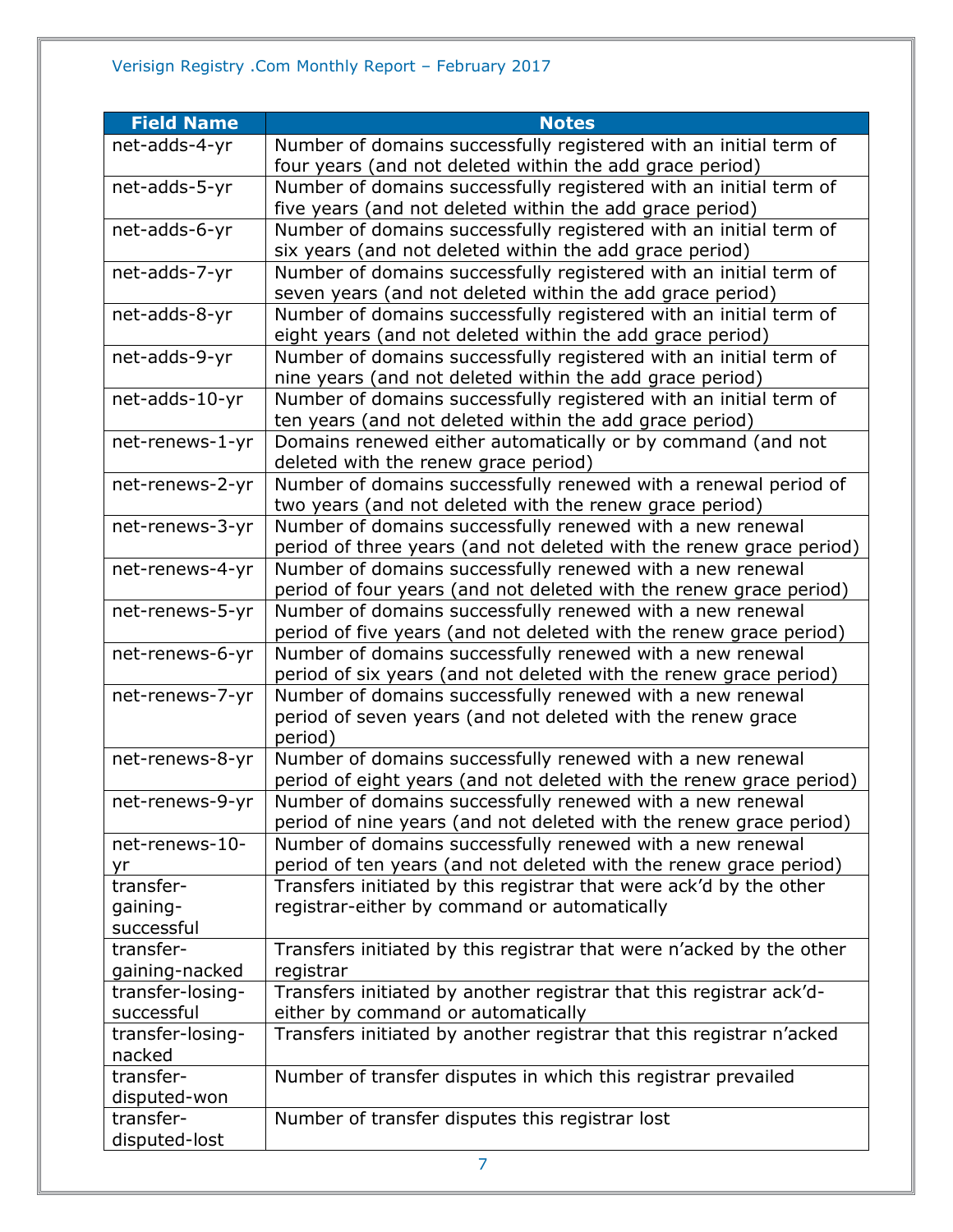| <b>Field Name</b> | <b>Notes</b>                                                         |
|-------------------|----------------------------------------------------------------------|
| transfer-         | Number of transfer disputes involving this registrar with a split or |
| disputed-         | no decision                                                          |
| nodecision        |                                                                      |
| deleted-          | Domains deleted within the add grace period                          |
| domains-grace     |                                                                      |
| deleted-          | Domains deleted outside the add grace period                         |
| domains-          |                                                                      |
| nograce           |                                                                      |
| restored-         | Domain names restored from redemption period                         |
| domains           |                                                                      |
| restored-         | Total number of restored names for which the registrar failed to     |
| noreport          | submit a restore report                                              |
| agp-exemption-    | Number of AGP policy exemption requests received                     |
| requests          | during the reporting month against deletion activity occurring in    |
|                   | the prior month                                                      |
| agp-              | Number of AGP policy exemption requests granted during the           |
| exemptions-       | reporting month                                                      |
| granted           |                                                                      |
| agp-exempted-     | Number of domain names included in AGP policy exemption              |
| domains           | requests granted during the reporting month                          |
| attempted-adds    | Number of attempted (successful and failed) domain name create       |
|                   | commands                                                             |

#### <span id="page-7-0"></span>**7(C). Registry Functions Activity Report (Appendix 4, Item 7C)**

The table below defines the fields that are included in the .COM Registry Functions Activity Report, which is provided under separate cover.

| <b>Field Name</b>  | <b>Notes</b>                                                  |
|--------------------|---------------------------------------------------------------|
| operational-       | number of operational registrars at the end of the reporting  |
| registrars         | period                                                        |
| ramp-up-registrars | number of registrars that have received a password for access |
|                    | to OT&E at the end of the reporting period                    |
| pre-ramp-up-       | number of registrars that have requested access, but have not |
| registrars         | yet entered the ramp-up period at the end of the reporting    |
|                    | period                                                        |
| zfa-passwords      | number of active zone file access passwords at the end of the |
|                    | reporting period                                              |
| whois-43-queries   | number of WHOIS (port-43) queries responded during the        |
|                    | reporting period                                              |
| web-whois-queries  | number of Web-based Whois queries responded during the        |
|                    | reporting period, not including searchable Whois              |
| searchable-whois-  | number of searchable Whois queries responded during the       |
| queries            | reporting period, if offered                                  |
| dns-udp-queries-   | number of DNS queries received over UDP transport during the  |
| received           | reporting period                                              |
| dns-udp-queries-   | number of DNS queries received over UDP transport that were   |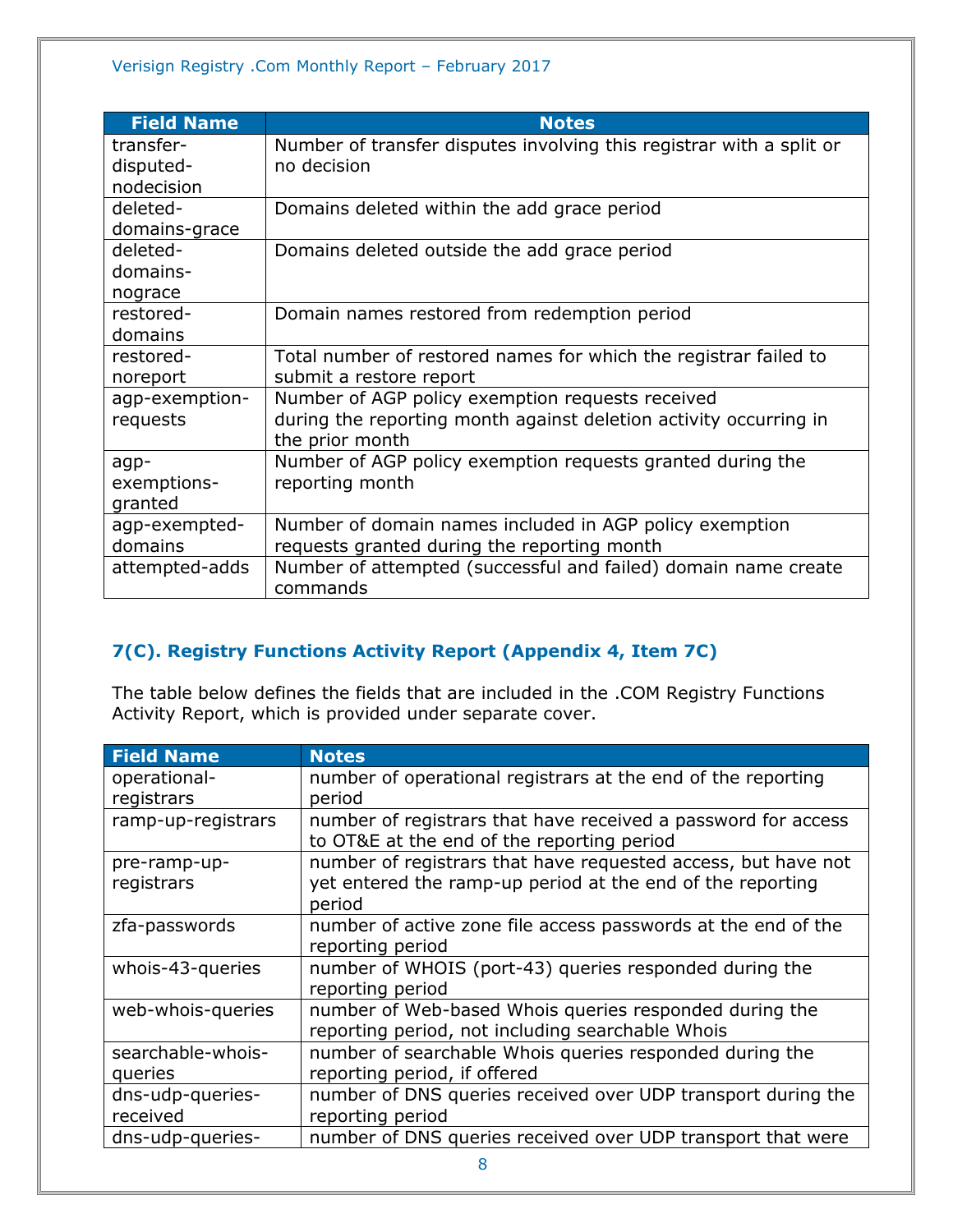#### Verisign Registry .Com Monthly Report – February 2017

| <b>Field Name</b> | <b>Notes</b>                                                                                                             |
|-------------------|--------------------------------------------------------------------------------------------------------------------------|
| responded         | responded during the reporting period                                                                                    |
| dns-tcp-queries-  | number of DNS queries received over TCP transport during the                                                             |
| received          | reporting period                                                                                                         |
| dns-tcp-queries-  | number of DNS queries received over TCP transport that were                                                              |
| responded         | responded during the reporting period                                                                                    |
| srs-dom-check     | number of SRS (EPP and any other interface) domain name                                                                  |
|                   | "check" requests responded during the reporting period                                                                   |
| srs-dom-create    | number of SRS (EPP and any other interface) domain name                                                                  |
|                   | "create" requests responded during the reporting period                                                                  |
| srs-dom-delete    | number of SRS (EPP and any other interface) domain name                                                                  |
|                   | "delete" requests responded during the reporting period                                                                  |
| srs-dom-info      | number of SRS (EPP and any other interface) domain name                                                                  |
|                   | "info" requests responded during the reporting period                                                                    |
| srs-dom-renew     | number of SRS (EPP and any other interface) domain name                                                                  |
| srs-dom-rgp-      | number of SRS (EPP and any other interface) domain name                                                                  |
| restore-report    | RGP "restore" requests delivering a restore report responded                                                             |
|                   | during the reporting period                                                                                              |
| srs-dom-rgp-      | number of SRS (EPP and any other interface) domain name                                                                  |
| restore-request   | RGP "restore" requests responded during the reporting period                                                             |
| srs-dom-transfer- | number of SRS (EPP and any other interface) domain name                                                                  |
| approve           | "transfer" requests to approve transfers responded during the                                                            |
|                   | reporting period                                                                                                         |
| srs-dom-transfer- | number of SRS (EPP and any other interface) domain name                                                                  |
| cancel            | "transfer" requests to cancel transfers responded during the                                                             |
|                   | reporting period                                                                                                         |
| srs-dom-transfer- | number of SRS (EPP and any other interface) domain name                                                                  |
| query             | "transfer" requests to query about a transfer responded during                                                           |
|                   | the reporting period                                                                                                     |
| srs-dom-transfer- | number of SRS (EPP and any other interface) domain name                                                                  |
| reject            | "transfer" requests to reject transfers responded during the                                                             |
|                   | reporting period                                                                                                         |
| srs-dom-transfer- | number of SRS (EPP and any other interface) domain name<br>"transfer" requests to request transfers responded during the |
| request           |                                                                                                                          |
| srs-dom-update    | reporting period<br>number of SRS (EPP and any other interface) domain name                                              |
|                   | "update" requests (not including RGP restore requests)                                                                   |
|                   | responded during the reporting period                                                                                    |
| srs-host-check    | number of SRS (EPP and any other interface) host "check"                                                                 |
|                   | requests responded during the reporting period                                                                           |
| srs-host-create   | number of SRS (EPP and any other interface) host "create"                                                                |
|                   | requests responded during the reporting period                                                                           |
| srs-host-delete   | number of SRS (EPP and any other interface) host "delete"                                                                |
|                   | requests responded during the reporting period                                                                           |
| srs-host-info     | number of SRS (EPP and any other interface) host "info"                                                                  |
|                   | requests responded during the reporting period                                                                           |
| srs-host-update   | number of SRS (EPP and any other interface) host "update"                                                                |
|                   | requests responded during the reporting period                                                                           |
| srs-cont-check    | number of SRS (EPP and any other interface) contact "check"                                                              |
|                   |                                                                                                                          |